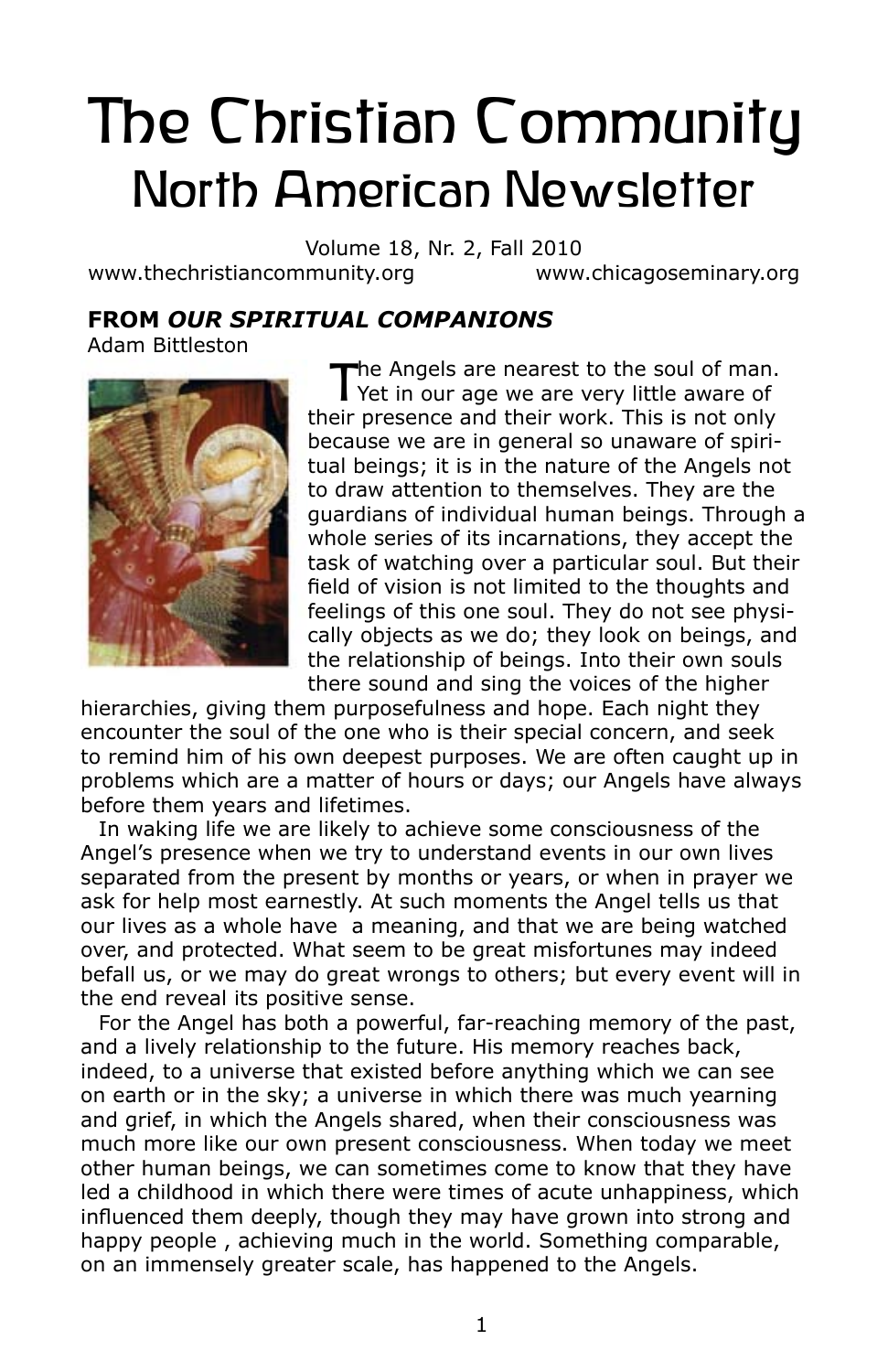## **On Angels**

*Czeslaw Milosz* 

Il was taken away from you: white dresses, wings, even existence. Yet I believe you, messengers.

There, where the world is turned inside out, a heavy fabric embroidered with stars and beasts, you stroll, inspecting the trustworthy seams.

Short is your stay here: now and then at a matinal hour, if the sky is clear, in a melody repeated by a bird, or in the smell of apples at close of day when the light makes the orchards magic.

They say somebody has invented you but to me this does not sound convincing for the humans invented themselves as well.

The voice -- no doubt it is a valid proof, as it can belong only to radiant creatures, weightless and winged (after all, why not?), girdled with the lightning.

I have heard that voice many a time when asleep and, what is strange, I understood more or less an order or an appeal in an unearthly tongue:

day draws near another one do what you can.

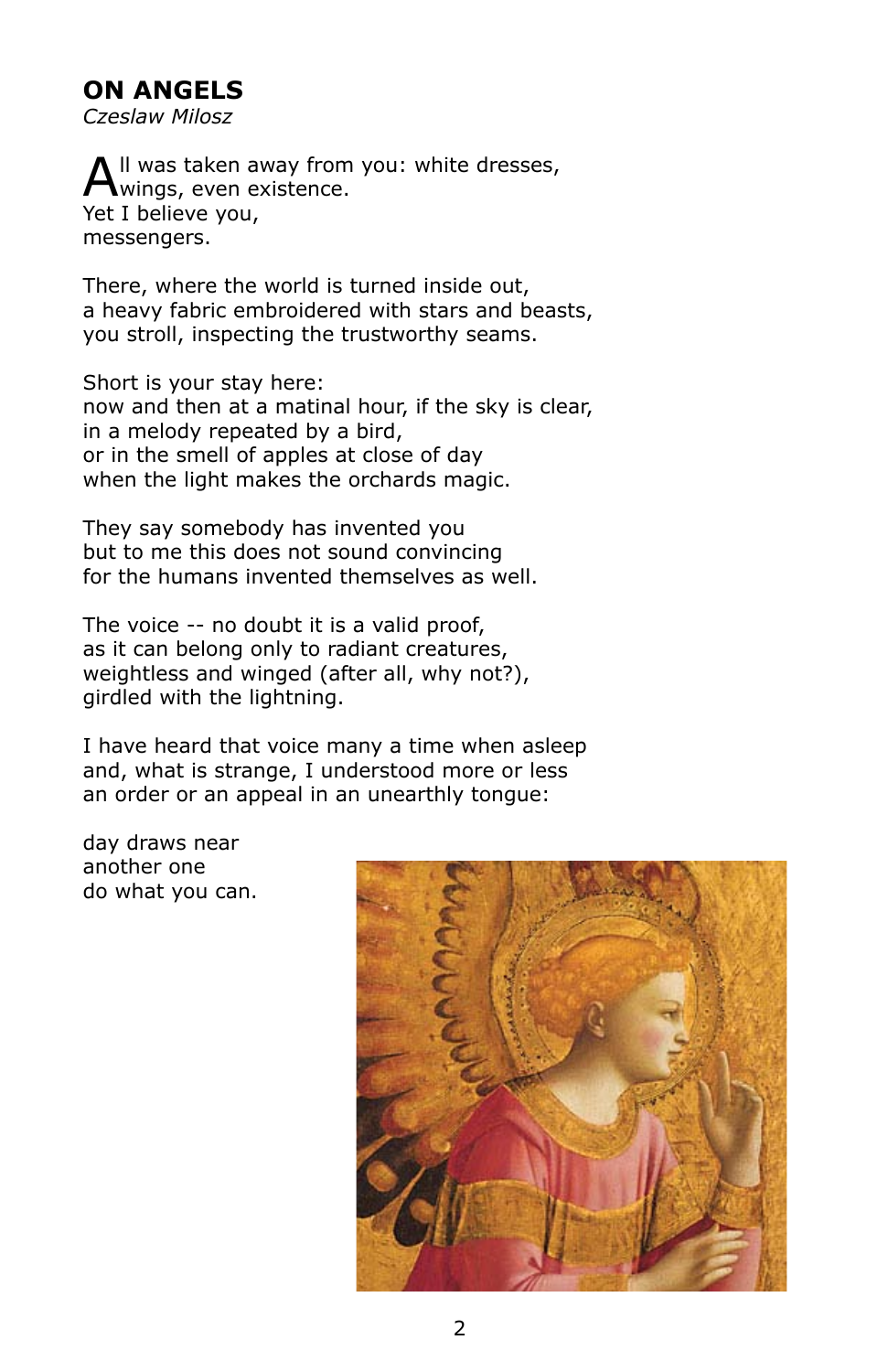## **FUTURENOW! INTERNATIONAL CONFERENCE**

*Nora Minassian*



ne of the most important biographical moments in the life of the International Christian Community this year was the FutureNow! Conference in Dortmund at Whitsun. The Conference was held in the Waldorf School and Georg School of Pedagogic Social Center in Dortmund, Germany, from Friday May 21st till

Tuesday May 25th. About 41 countries, 27 languages and over 1,400 attendants with different ages, colors and cultures were represented.

The conference started with a cello concert performed by twenty four cellists from different Christian Communities, followed by the opening words on the "New Presence of Christ" by Rev. Vicke von Behr, the Erzoberlenker of the Christian Community. There were five altars set up, where the Act of Consecration of Man was celebrated in German, English, Romanian, Polish, Portuguese, Japanese, Norwegian, Italian, French, Russian, Georgian, Spanish, Dutch, Hungarian and Estonian. Every morning, there were seven different lectures offered in different languages, each translated in one other language, followed by a colloquy about the lectures. Keynote lecture themes included "Warmth of Heart", The Freedom of Spirit" and "Seeing Christ?"

After Lunch, there were presentations from the seminaries, Youth Theater, and cultural performances of singing, dancing, reciting and acting from different communities.

Over fifty different workshops were offered in the afternoons, with most varied themes such as: "Sacramental Music in the Sphere of Etheric Christ", "The Formative Power of Love", "Conflict Resolution with the Help of the Gospels", "Globalization and Parousia", "International Folkdance", "The meeting of the Planets in the Cosmos".

Different communities had set up presentations, exhibitions and cafés throughout the center where one would get a little taste and picture of that particular community.

The conference was filled with incredible and surprising moments, such as suddenly running into someone you had met many years ago—so many years that you had forgotten where and when that was. Or sitting together with three or four people each from a different continent who you had only met two days ago and wondering what 'consecration of man' means. Or suddenly meeting someone who looked so familiar with whom you start speaking one language and hear another language in response but somehow you both experience the feeling of understanding and being understood.

After experiencing so many such incredible moments of destiny,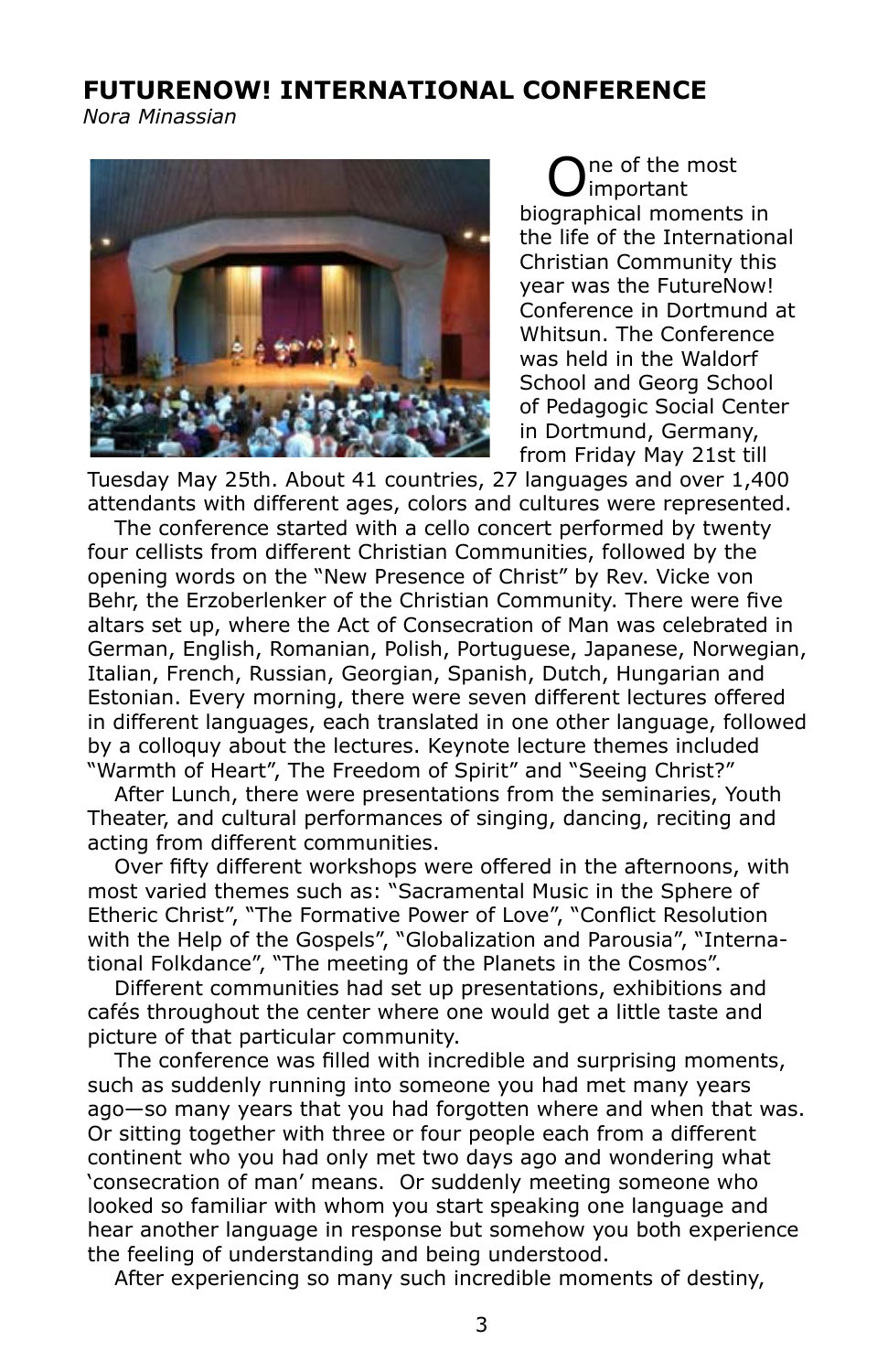one starts wondering – How are these moments formed? Who makes these moments possible? What are all the forces that have gone into the preparation of such setting and mood where we could experience these unforgettable moments? What actually do such incredibly profound and meaningful moments and days mean for the rest of the world and for the earth? How is it for the earth to experience at the time of Pentecost these celebrations, languages, intense attention of so many earnest people gathered in one place, looking together in one direction and experiencing the Future Now, the new presence of Christ in our midst?

#### **FUTURENOW! CONFERENCE**

*Clara Locey, Vancouver, BC*

What I enjoyed most about taking part in the English Speaking<br>Wweek at the Seminary in Stuttgart was the Bothmer Gymnastics. I love any kind of group game or exercise that has a metaphor for life and so I was delighted to learn that this is what Bothmer Gymnastics is all about.

Frau Bothmer is such a lovely person and it was truly a wonderful experience being taught by her. I enjoyed all the games we played, but there was one in particular that I especially liked. We were divided into groups of three and were given two long wooden sticks for each



group. One person was instructed to stand with their eyes closed and their arms stretched out wide at either side. The other two people were told to carefully, and simultaneously, throw the sticks into the waiting hands of the person whose eyes were closed.

The experience of having to catch these long wooden sticks in both hands, without knowing when they would be thrown, was exhilarating. I felt such a rush of accomplishment each time my hands closed around the sticks, and I successfully caught them.

This game helped me to understand that opportunities in life will continue to present themselves, but it is up to me to grab them. It is not possible to know beforehand that this opportunity will come, but if I don't grab on and hold tight, it will pass me by. My karma or destiny will not just fall into my lap. I have to be active and make sure that I catch it when the opportunity is thrown at me.

Alternatively, I have to be careful and aware of my actions when dealing with other people, especially when I am presenting opportunities to them. If I am too forceful or too weak, they will not be able to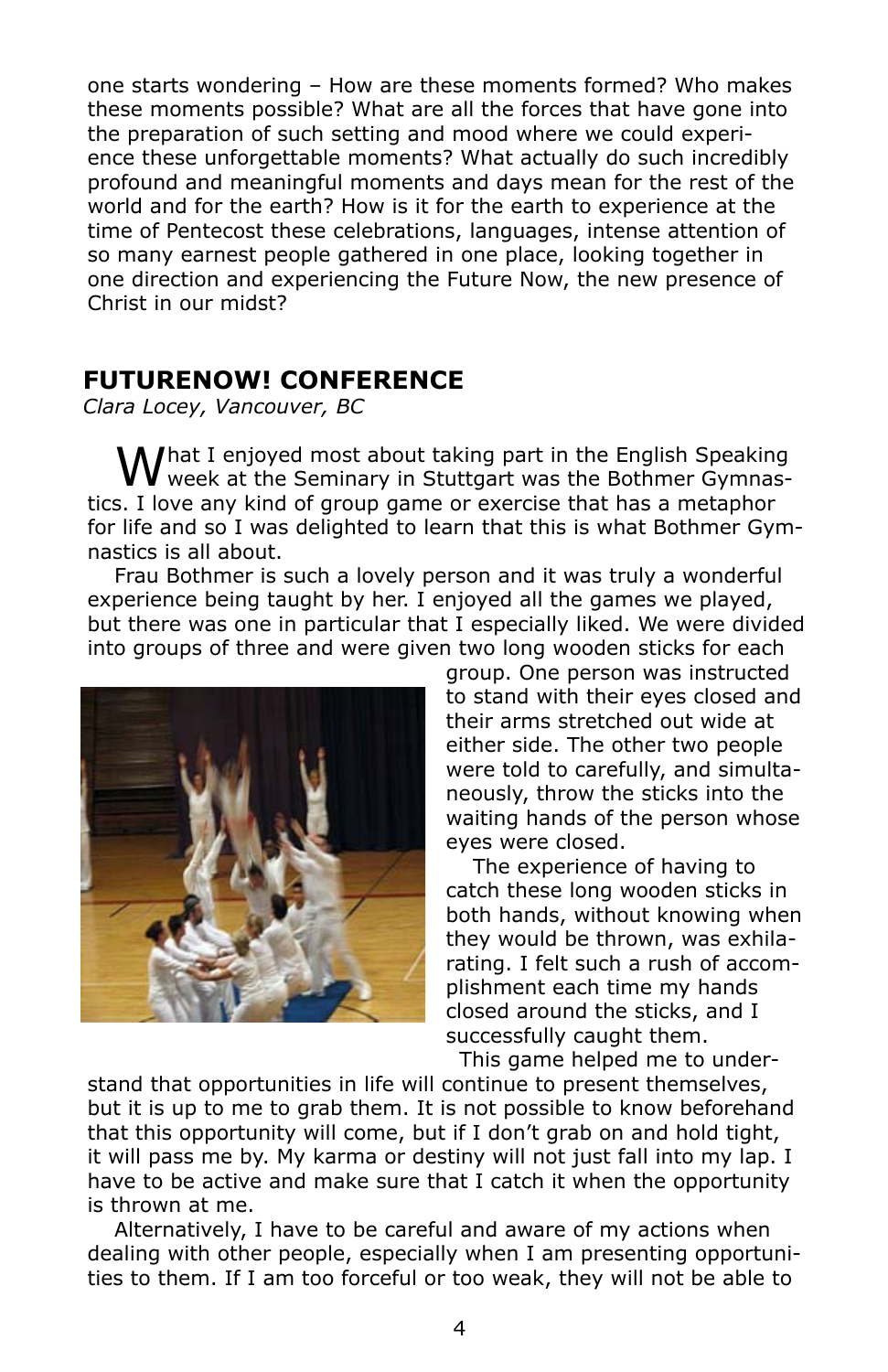catch the opportunity. It seems so obvious now, but there was something about this exercise that helped me to realize this wisdom and be infused by it, much better then if someone had simply explained it to me. I guess that is the magic of Bothmer Gymnastics.'

*Clara was one of the young N.Americans who took part in the international conference FutureNow and who joined others in an English speaking week at the seminary in Stuttgart in May directed by Gisela Wielki and Georg Dreissig.*

## **Chorus of the Clouds**

*Nelly Sachs*

We are full of sighs, full of glances We are full of laughter And at times we bear your faces. We are not far from you. Who knows how many tears you have shed through our weeping? How much longing forms us? We are players at dying Accustom yourselves to death gently You, the unpracticed ones, who learn nothing in the night. Many angels are given to you But you do not see them.

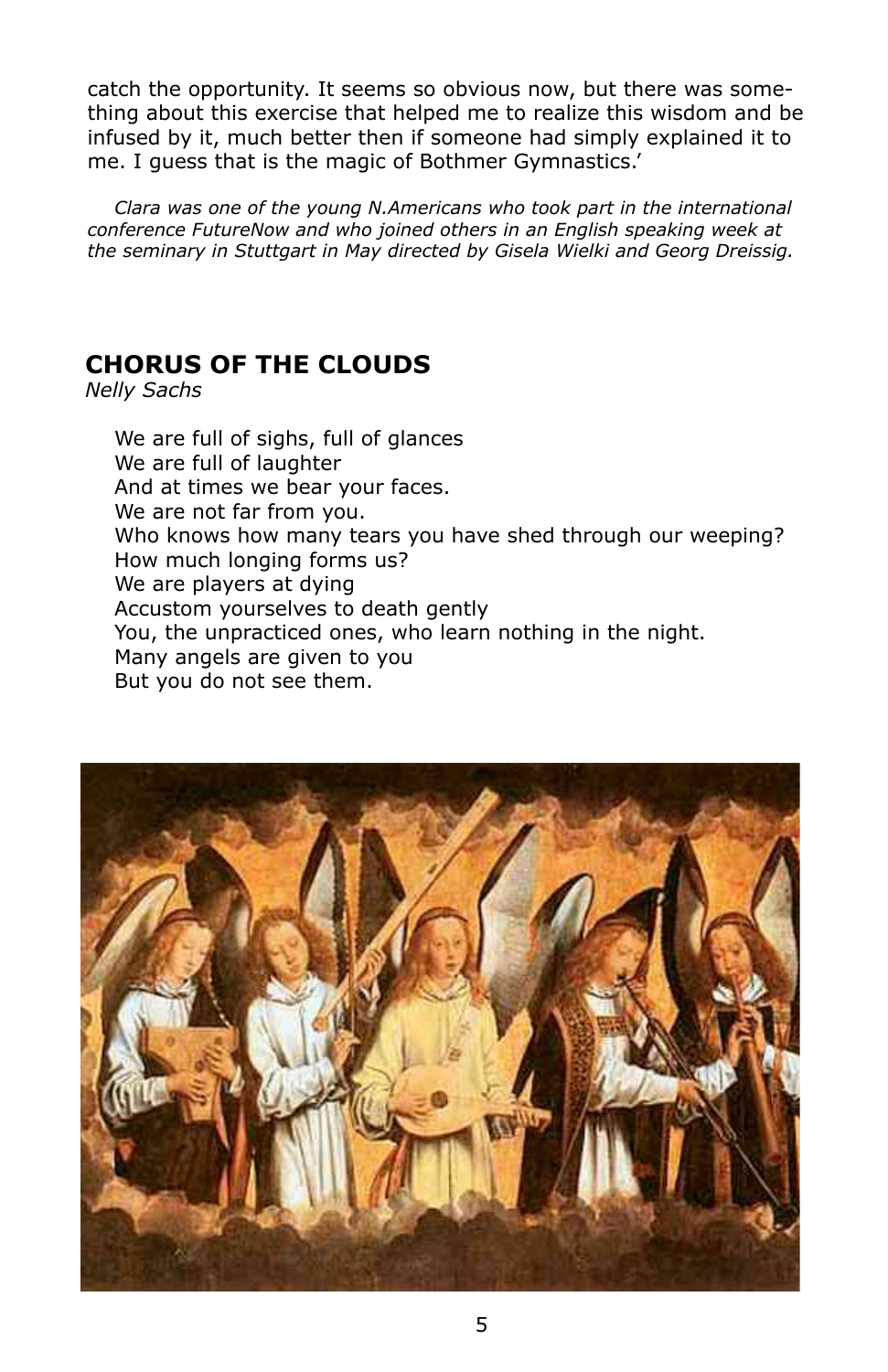## **SUMMER CAMP 2010 AT ECHO TRAIL**

Rev. Carol Kelly

 $\mathbf{N}$  iyahamba Kukhanyen kwen khos, we are marching in the **J** light of God". The rising of the sun, the paddling of the canoe, the rippling of the water, the chirping of the cicadas, the coming of the day and the night, everywhere we look or listen and even where we do not, there are rhythms, flowing through and around us. These rhythms keep us moving and allow us to rest within them. They are never exhausted and they bring a kind of joy when we go along with them.

Yes, you guessed it: The camp theme this year was "rhythms." The groups were "Pretty Little Metro-Gnomes, Heartbeat, Footstep, Popchicks, Wild Moon Horses, Rock the Blue Igloo, Three Little Rhythms and the Big Bad Beat, the Broken Records, and Drumming Indians." We sang, we ate Cream of Wheat and rice pockets, we swam, made rain sticks and bull-roarers, rode unicycles and juggled. We ended each day the way we began, with singing and stories. The days were like peaches, ripe and juicy for the taking.

There were younger campers this year, some just entering first

grade, who were brave so many nights in their tents with thunder crashing 'round. Once the oldest girls took the youngest ones on a hike to search for flowers and herbs. They came back to camp and had a tea party from the mint and pine they had gathered. Someone also slipped them some cookies!

The gnomes were particularly delighted this year with entire villages designed for their comfort, including gardens, farm markets, Christian Community chapels, volleyball courts, and elaborate pulley systems to high tree houses. There were stone labyrinths, stone monuments, and a stone "mandala" to the elements.

From a high branch, (a rare branch, a rattlin' branch) there hung an enormous silk-like cloth, for swinging, twirling, climbing, dangling upside down and balancing. This was part of the circus workshop for oldest campers. It was amazing to see how much they could do in such a short time! They learned juggling, some acrobatics, human pyramid building, swinging from the high "rope" and unicycle riding. It



looked like so much fun that Rev. Knausenberger tried it but no matter how high he climbed, his feet stayed on the ground! Yes, he is a grounded director and a good "Papa" to all. It was another wonderful season full of camp adventures!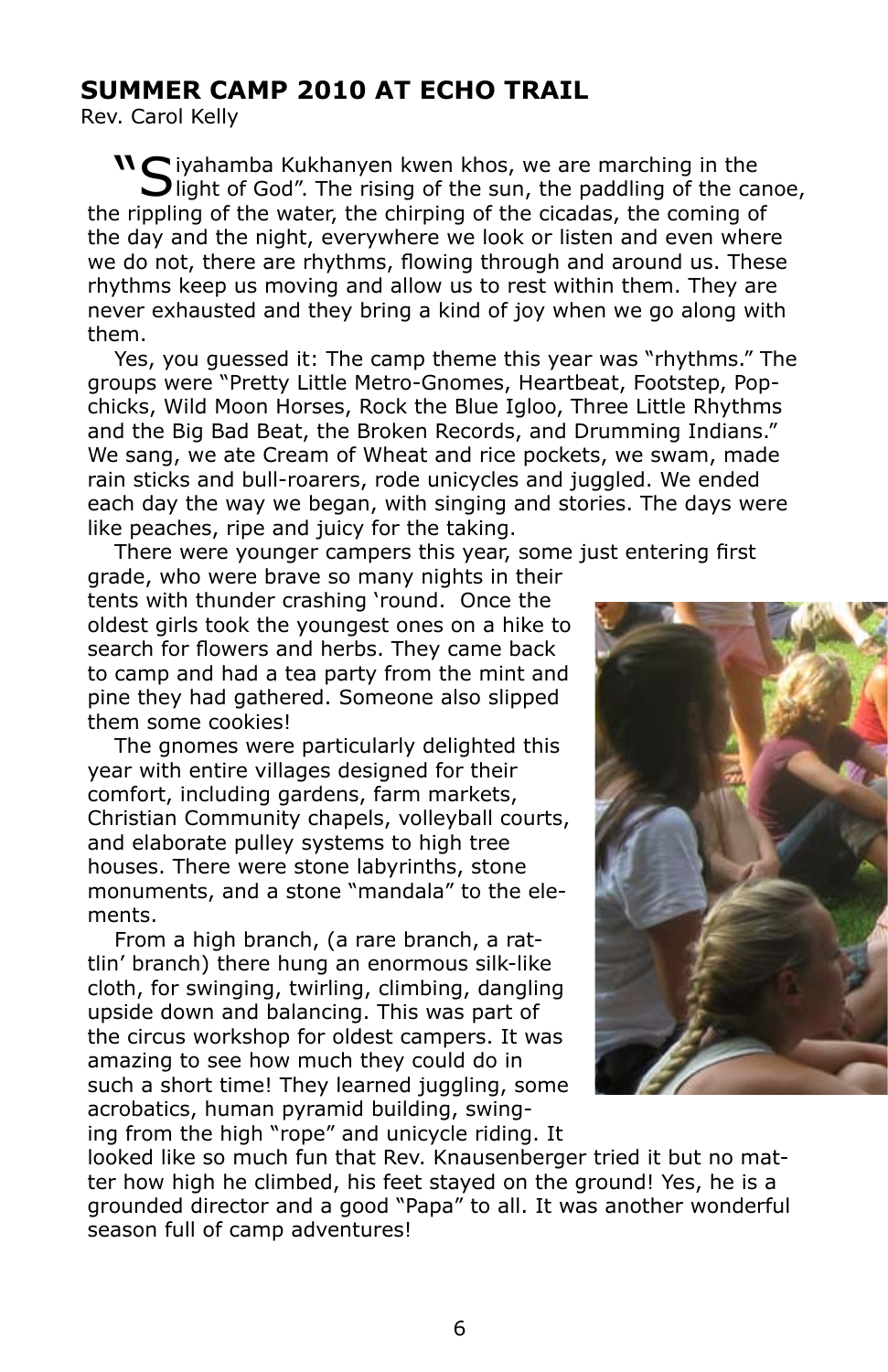## **Wow!**

Kimberly Martinson-Sawyer

This was my first year at the Christian Community summer camp. Being one of the few people who had never been to camp before, the first few days I felt as though everyone around my was speaking another language, and I wasn't quite sure what they were talking about. Fair day? Adventure Course? Greasy watermelon? What? However this was not quite as alarming as one might think; because from the very beginning being at camp was like entering the flow of a river, so I lifted up my feet and just had to trust that when the rapids came Carol and Markus and fellow co-workers would be there to guide me, and they were.

Even though many people at camp have known each other for a long time, I had the remarkable experience of belonging without trying. Singing together every morning and evening had the affect not only of opening our vocal chords, but also our hearts. To sit next to a child with whom moments ago I had felt little connection with, or who had been driving me bananas, and then to hear her sweet voice riding the waves of melody along with mine and everyone else's, shed lay-



ers of distance through the simple and true connection of song.

There are so many moments at camp I would love to describe, moments that together created a rich and wholesome tapestry in which the entirety of the human being could be found. Thus, while exhausted from lack of sleep, there was a breathing quality, and of course a rhythm in our days that carried us. At the end of the day when we would have our staff meetings, it seemed as though we could burst out laughing at nothing, and somehow afterwards would have energy to run around the dining hall wrestling with each other, singing and

having dance parties in the walk-in fridge.

Seeing the children's skits and the names they created for themselves, from the Drumming Indians and Wild Moon Horses, to the Pretty Little Metra-Gnomes, all I can say really is: wow! I mean, who are these beings, and where do they come from? And where do they get these crazy ideas? Of course, don't get me wrong, the whining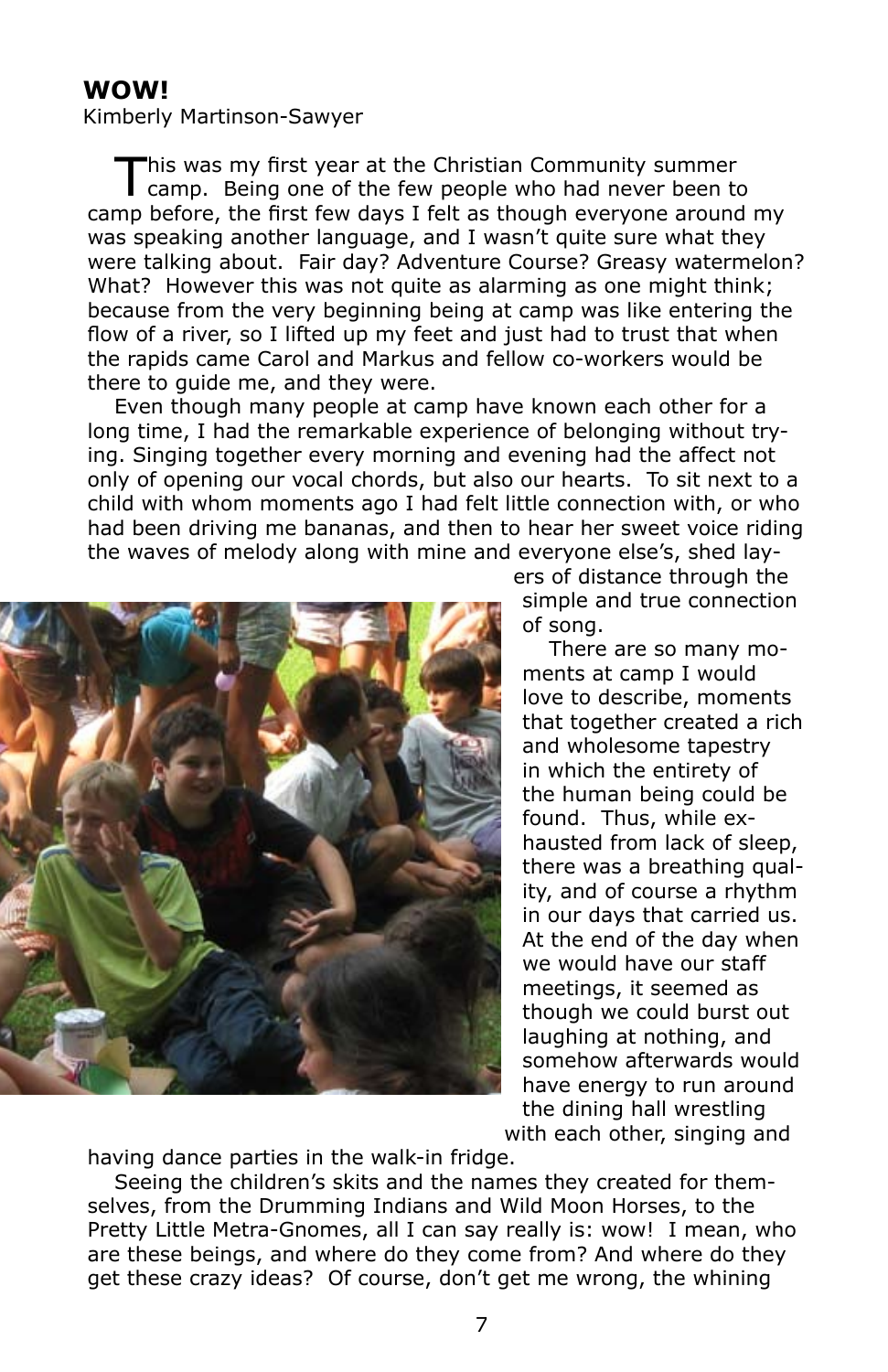and complaining of campers is also another one of those experiences where I wondered: does it ever stop? So my Co-Counselor Emily and I started whining right back at our girls; unfortunately this ended up simply being fuel for their fire!

I'm sure camp is not perfect. I know it is not. And never having been to camp before, I simply could not get enough of it! Literally. I took as deep breaths as I could, so that camp would sink down to my gut, and I would be able to draw water from this well once back in D.C. where I live. There was a living substance in the air at camp, and it was not just the fresh air of the woods, but it was the living community of children, adults, gnomes, fairies, insects, songs, stories and church. On Sunday serving at the children's services, I felt so honored to meet these children in a completely different way. It is difficult to describe, but I felt that these brief meetings and the service on Sunday infused the entire camp with its spiritual presence.

There are, however, too many glorious moments at camp to describe them all, and each person was having and creating their own magic with those around them. Not having gone to Waldorf School myself, I also felt blessed to be working with so many amazing Waldorf students and graduates as my peers. I felt as though I got to be a Waldorf Kid, and take responsibility as an adult at the same time. In these days after camp, I am continuing to soak up the memories of camp, and also the mood of camp. Re-calling this mood gives me strength in the world I live in.

*Kimberly Martinson-Sawyer is a eurythmist and early childhood teacher in Washington DC.*

## **HUGH THORNTON ORDAINED**

Hugh Thornton was ordained May 16th, 2010 in Stuttgart,<br>
Germany. He is pictured with Liza Marcato, who, as our most recent addition to the North American priest circle, has just trans-

ferred to the Taconic Berkshire congregation in Hillsdale, New York. Liza and Hugh had attended the same public high school outside of Boston and were introduced to anthroposophy at that time by a third friend. Hugh will work in Berlin for a while.

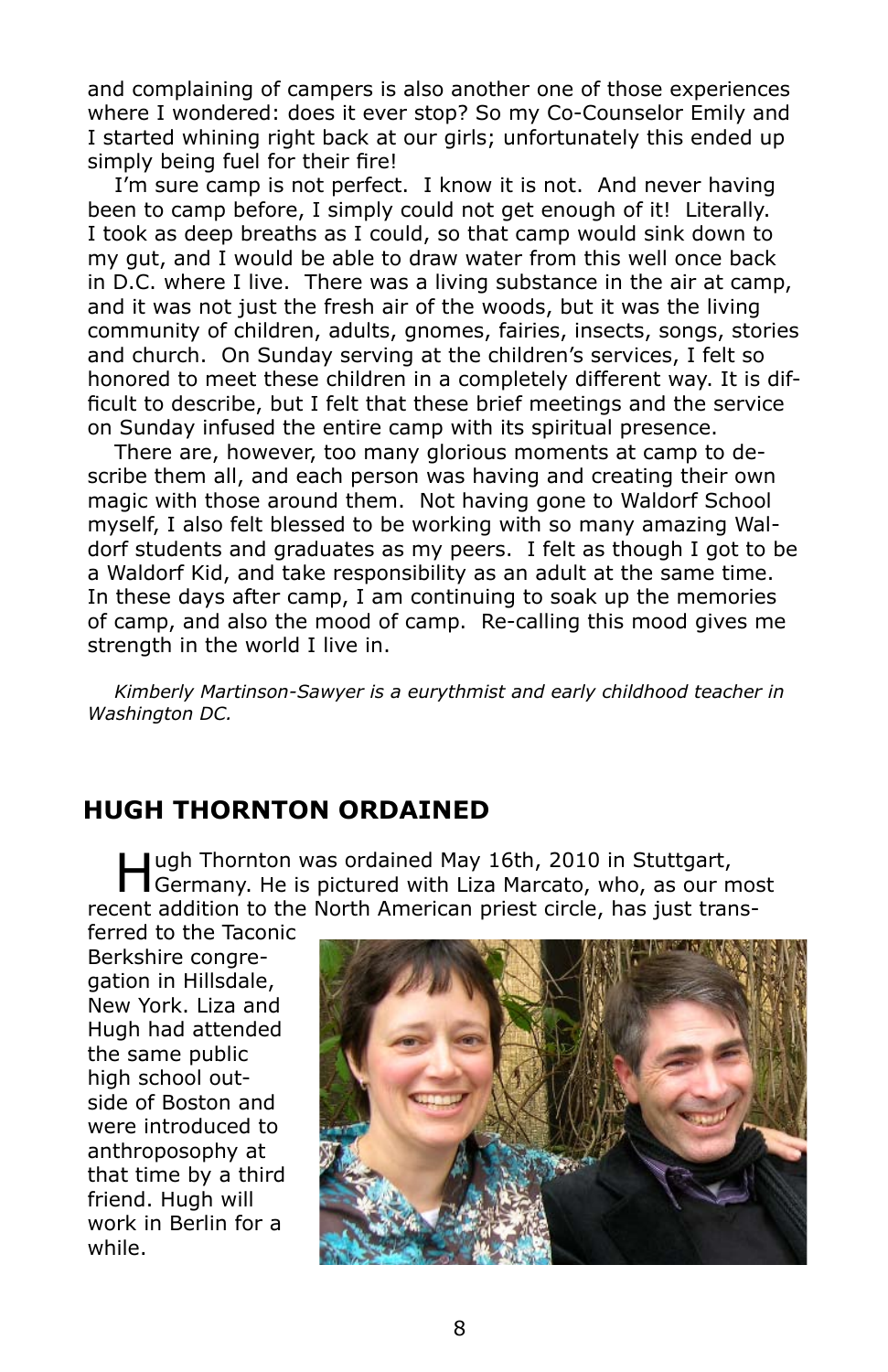#### **Energy Sources--we are a new source of energy Youth Camp 2010**



*"I want to tell you how delighted [my husband] and I were to see [our son] spilling over with enthusiasm and joy upon returning from Youth Conference! You made quite a deep impression upon him, and we are sincerely grateful for that! He came back filled with light, and exuded a sense of peace and new maturity." - a mother of a youth conference participant*

his summer, 19 teenagers gathered near York, PA, close to the Susquehanna River, for the annual Summer Youth Conference. There, in Amish country, we attempted to explore the question, "Where do we get our energy?" We did this through conversation, artistic workshops, and presentations by the priests. Each day began with a short vesper service including a sermon and ended with a Close of Day vesper with sermon. For both the morning and evening services, two teenagers served together and helped to prepare the chapel. On the last day, we celebrated the Act of Consecration of Man together as the culminating event of the week.

Within the parentheses of these contemplative, prayerful services, the rest of the day's silliness, social time, games, swimming, singing, canoeing and conversation took place. Creative writing and watercolor painting groups were led by two people in their twenties who both had attended youth conferences as teenagers: Gabriella Mello and Emma Heirman, and Rev. Marcus Knausenberger (also a former participant!) led a group into the woods to do nature sculpture, constructing a standing-stone path you see below.

 Rev. Carol Kelly led us all in a youth conference choir, which, for the first time ever, was dominated by the tenors...we only need to find the right venue for this choir to show what it can do!

You can find photos and more to come at our youth web site:

www.ccyouth.homestead.com. It was an epic week and we can't wait till next year...so look out for the winter conference just after Christmas!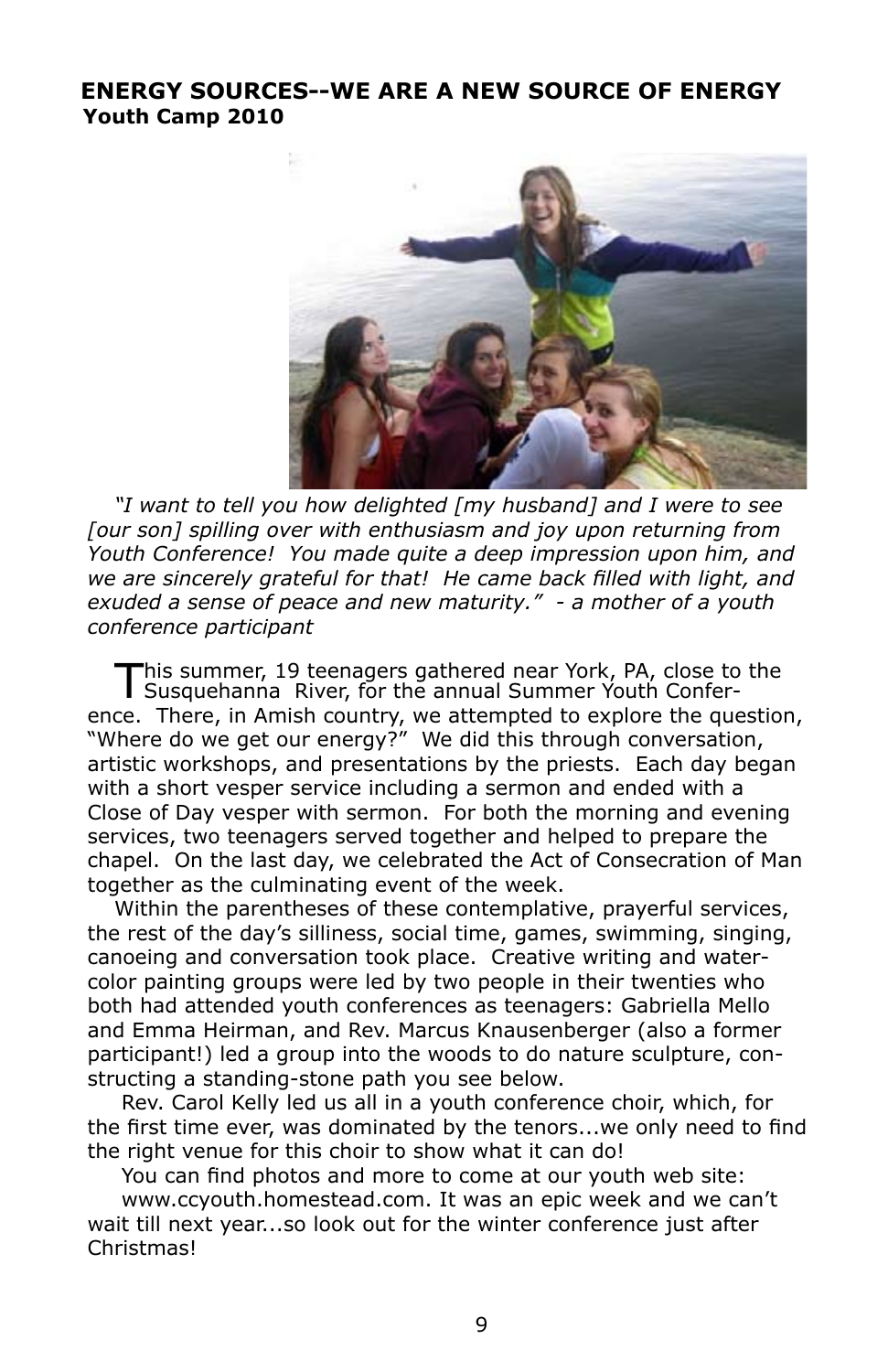## **WHITSUN IN NEW YORK CITY**

*Michael Vode* 

 $\bigcap$ robably in several of our North American congregations,  $\blacksquare$  the question has come up as to how to celebrate the three day festival of Whitsun, coping with the fact that, unlike in several European countries, both Monday and Tuesday are regular workdays. In New York City, we have developed a way to carry the experience of Whitsun through the three days in the form of a conference, as it proved possible even on workdays. For the past two years we followed this format.

On Whit-Sunday Rev. Erk Ludwig introduced the theme of the conference with a lecture that followed a break for lunch after the Act of Consecration of Man. On Monday and Tuesday the Act of Consecration was celebrated early enough for those who wished to attend before work.

On both days we gathered again at 6:00 PM in our chapel for an artistic session (eurythmy guided by Brigida Baldszun) and a subsequent unfolding and exploring of the theme, with time allotted for conversation. After a short Close-of-Day Service we shared a light pot-luck supper.

This year's celebration began with a talk on "Snatching the Fire: Prometheus", with conversations on "Receiving the Fire" on Monday and on "Tending the Fire" on Tuesday.

The conferences had a particular resonance with all participants who experienced them as a most fitting way to observe the Festival. These celebrations were highlights in the course of 2009 and 2010.



Prometheus Snatches the Fire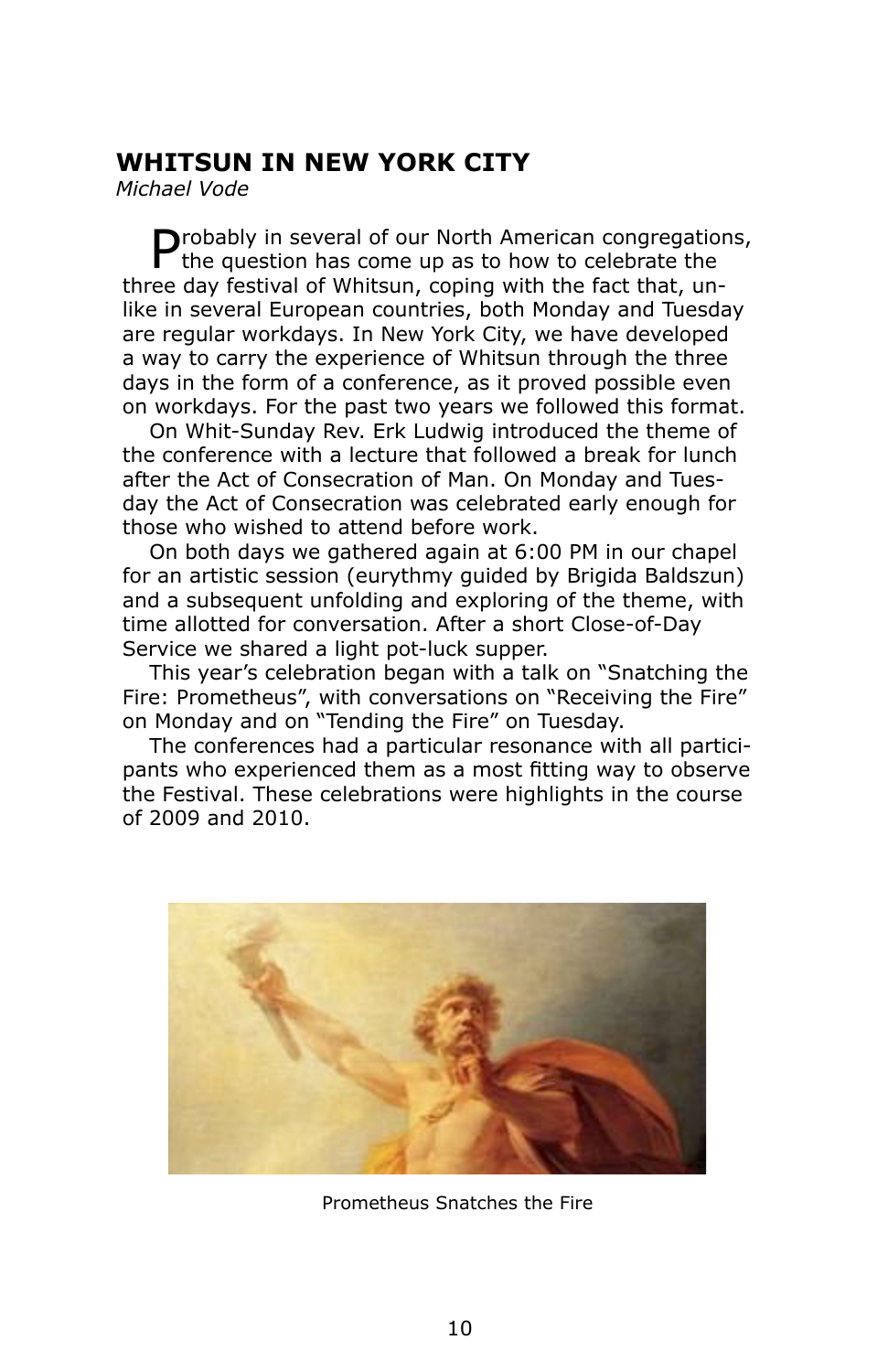## **TWO CONFERENCES IN THE TORONTO AREA**

Michaelmas Conference **Kaspar Hauser: Innocence and Royalty** October 1 - 3, 2010 The Christian Community 901 Rutherford Road, Vaughan, Ontario 610 293 6484 dhafner1964@hotmail.com





**The Spiritual Reality of Money** November 12-14, 2010 The Christian Community 901 Rutherford Road, Vaughan, Ontario 610 293 6484 dhafner1964@hotmail.com

#### **"A GOLDEN OPPORTUNITY…"**

Susan Locey

**Planning for the fifth North-South Conference, to be hosted by The Christian Community is 10** The Christian Community in Vancouver, is beginning to fall into shape. The theme is "Living Gold!" The dates will be July 21st to 29th 2012, and the venue is Shawnigan Lake School on Vancouver Island, located halfway between Victoria and Duncan. There is room in the dormitories at this boarding school for 200+ people, and campgrounds are located around the island. We cannot yet give information on the costs.

The theme allows us to develop seven major aspects of gold, stretching from Occult History and the creation of light and gold to the distant future of the New Jerusalem and its ground of transparent gold. In between the distant past and the distant future are:

•the histories of ancient cultures and their views

- •of conquistadores and prospectors
- •the medical value

•the "gold standard" in economics and the creative social forming around new thinking, such as begun by the Templars

•uses in artistic and sacred offerings

•the moral qualities of "a heart of gold" or a "golden period" the participation of human beings in the alchemy of creating a new,

"living gold."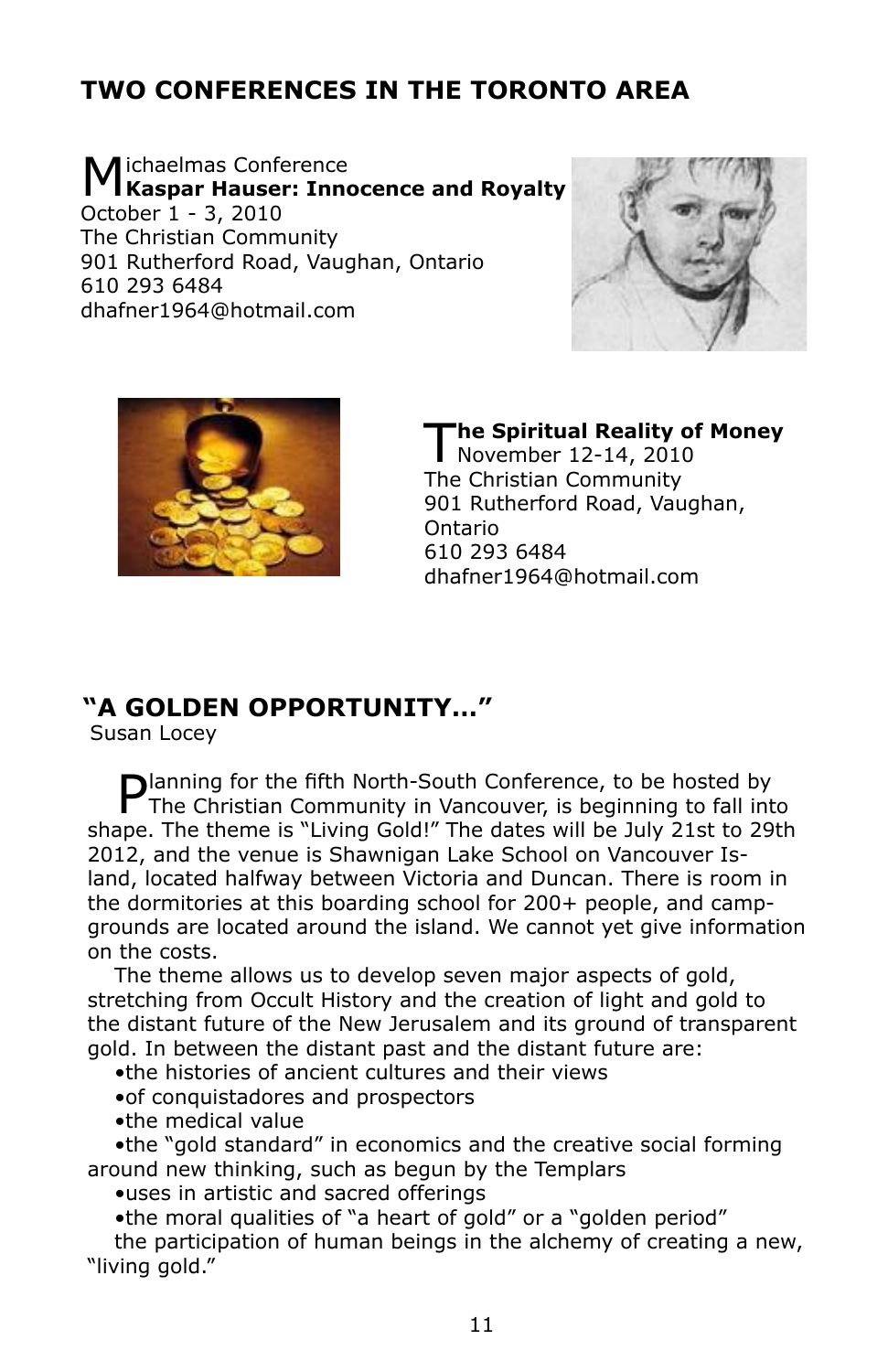

There will be many opportunities for workshops at the conference. If you would like to be responsible for an artistic or active workshop or study group that takes up some aspect of the theme, please send your ideas and proposals to LivingGold2012@gmail.com

The two main languages will be English and Spanish, and the talks will be translated so participants from North and South can share the content. The Act of Consecration of Man (in different languages) and a Close of Day Service, both with sermons, will be celebrated each day.

A concurrent Youth Conference and children's day camp will make this a family-oriented experience.

#### **Open Courses at the Chicago Seminary 2010** chicagoseminary.org

In Spring Valley, NY, 15 Margetts Rd. Monsey, NY, Oct. 18 – 22, at 10:00 AM. **Goethe's Tale: Thinking in Images**. Daniel Hafner It is often called "The Green Snake and the Beautiful Lily," but Goethe himself inscribed it simply THE TALE. It can offer us a schooling in picture language. More, we ourselves can join in the events it reveals.

In Chicago, 2135 W. Wilson Ave. Nov. 4 – 6 '**The Heart and Blood Circulation in Relation to the Seven Life Processes, the Mystery of Golgotha and the Christian Mysteries.**' James A. Dyson, MD Visiting from the U.K

In Vancouver, B.C. Nov. 12 - 14, 5050 East Hastings St. Burnaby **The Potential Priesthood of all Human Beings: Work as an Act of Worship**. Richard Dancey and Susan Locey

In Spring Valley, NY, 15 Margetts Rd. Monsey NY, Nov. 19 - 21 **The Little Apocalypse: When the waters rise….. they will see…**  An exploration into the picture language and signs of our times as individuals and humanity as a whole cross stormy seas and face a rising tide in many spheres of life. Gisela Wielki

In Chicago Dec. 6 – 10 at 9:45 AM. **The Heavenly Hierarchies.** Richard Dancey

For more information, the daily schedule and to register, please contact: Rev. Gisela Wielki P.O. BOX 25603 Chicago, IL 60625 Tel./Fax 773-472-7041 e-mail:info@chicagoseminary.org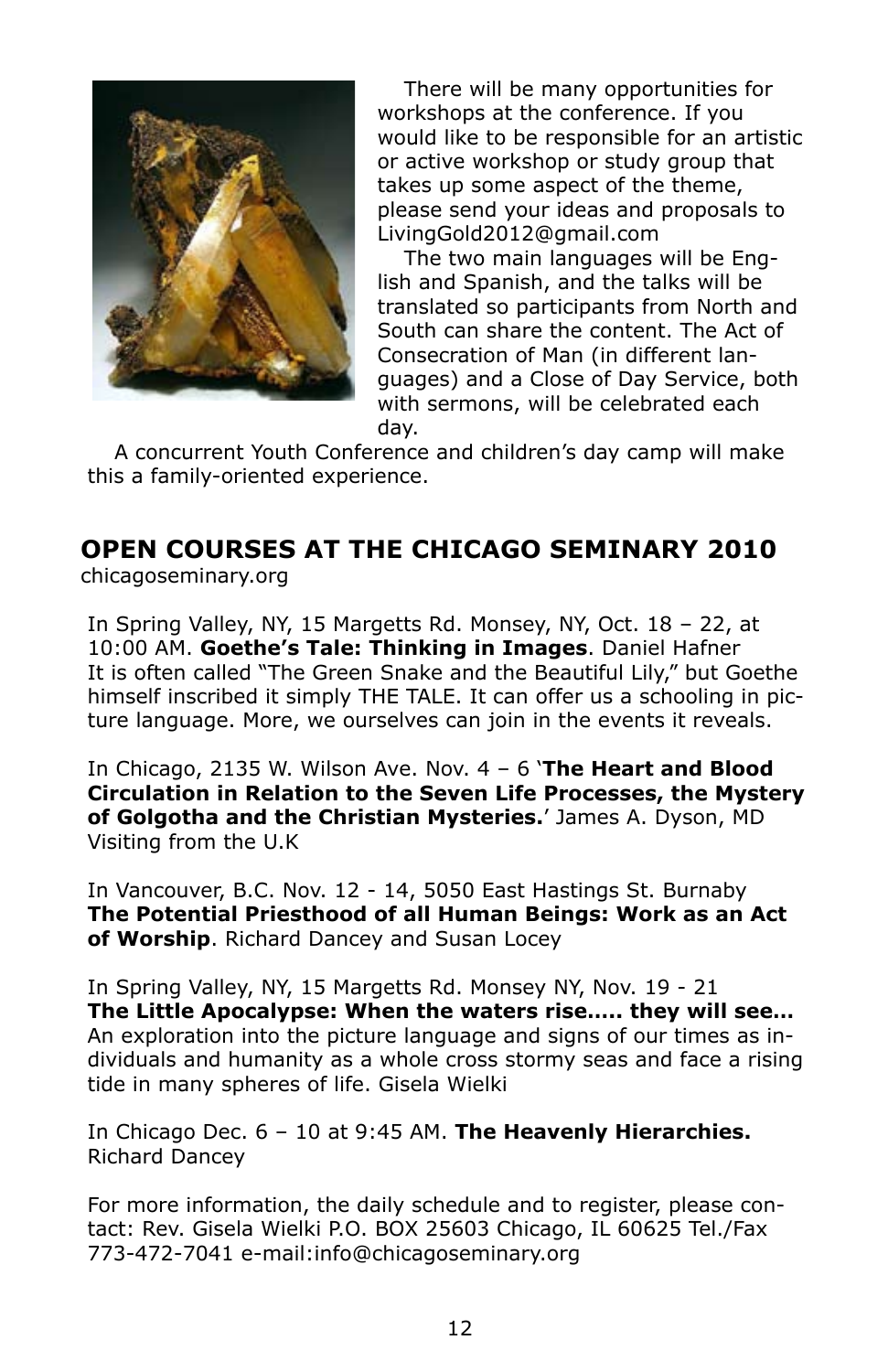## **THE SPIRIT WITHIN US**

*Evelyn Francis Capel* Floris Books, \$17.95, 160 pages

any today find themselves in seemingly I impossible situations. How often do we feel a lack of wisdom to make decisions? How often do we feel overwhelmed by life's experiences? How often do we ask: If only I could be wiser or more courageous in the face of events, people, problems, and decisions? Usually, we must find our strength from within. However, this doesn't hap-



pen quickly or by simply wishing for it. Evelyn Capel insists, however, that each of us does indeed have an inner source of strength—the Christ spirit. By developing an active inner life, the spirit within can be discovered and brought into consciousness. Doing so requires thought and care.

In this inspiring book Capel offers practical and compassionate advice. She considers the rhythm of the day, as well as issues of concentration and meditation, helping the reader cultivate a richer inner life.

*Evelyn Francis Capel was born in 1911 at Stow-on-the-Wold in the Cotswold Hills. She earned a degree in history at Somerville College, Oxford, and then studied at The Christian Community seminary in Stuttgart. She was ordained in 1939 and has written several books.*

## **STUDIES IN THE GOSPELS, VOL. 1**

*Emil Bock, Translated by Val Jones* Floris Books \$40.00 448 pages

In the course of his pioneering work in The Chris<br>Itian Community, Emil Bock made many studies **T** n the course of his pioneering work in The Chrisof various aspects of the Gospels. Bringing his broad knowledge of the history of that time together with his deep insights in Anthroposophy, he offers fresh views of familiar stories in the New Testament.



Volume 1 looks in particular at the relationship of the New Testament to the Old, as well as Matthew and the Sermon on the Mount, Judas and Peter. He concludes with Simon of Cyrene and Joseph of Arimathea.

*Emil Bock (1895-1959) was born in Wuppertal, Germany, in 1895. He studied German and modern languages at the University of Bonn. In 1916, he met the famous evangelical preacher, Friedrich Rittelmeyer, in Berlin. He studied Protestant theology in Berlin and later attended priest courses with Rudolf Steiner in Stuttgart and Dornach. With Rittelmeyer, Bock helped establish the Christian Community (the movement for religious renewal) in 1922 and soon became its leader, a position he held until his death. Bock's many books include* Genesis; Moses; Kings and Prophets; Caesars and Apostles, The Three Years; Saint Paul; and The Childhood of Jesus.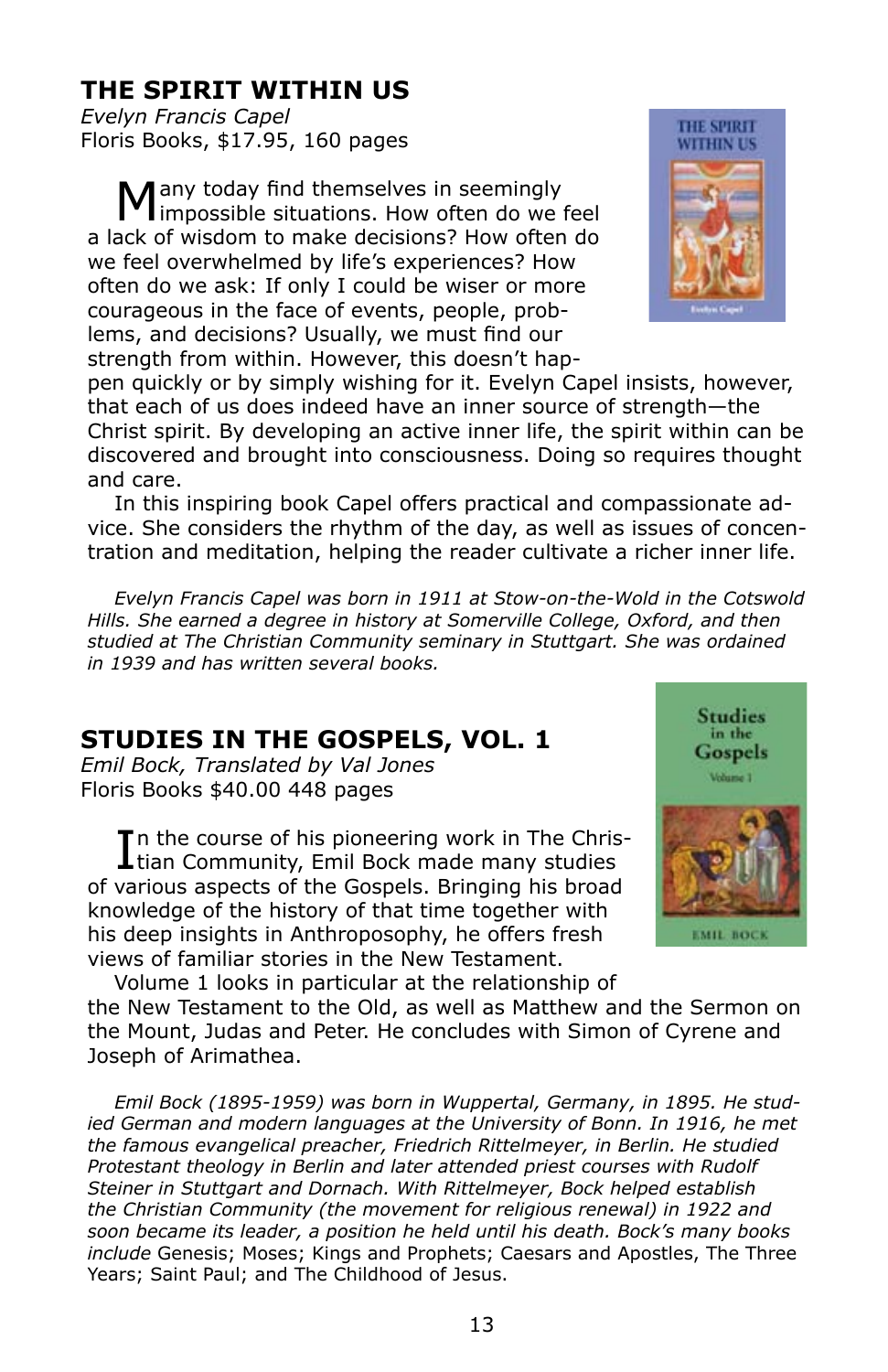

Guardian of the Threshold, Arild Rosenkrantz

## **Angel Wings**

*Peter Härtling*

o all angels have wings? I ask my angel. Yes, he answers. Yet not all can fly. And why not? I ask. Think, so that I fly, he begged.

## **THE CHRISTIAN COMMUNITIES IN NORTH AMERICA**

#### **Boston, MA**

366 Washington St. Brookline, MA 02146 Rev. Julia Polter 617-522-2972, Greenfield, NH Margaret Chambers 603-654-5708 Freeport, ME Pat Chanterelle 207-846-0587

#### **Chicago, IL**

2135 West Wilson Ave. Chicago, IL 60625 Rev. Richard Dancey 773-506-0963 East Troy, WI Kaye Mehre 414-393-1185 Minneapolis, MN Louise Ludford 952 238 0603 Viroqua, WI Paul Newton 608-637-8031

#### **Denver, CO**

2180 So. Madison St. Denver, CO 80210 Rev. James Hindes 303-282-6424, cell if urgent: 303-981-8774 jhindes@earthlink.net Santa Fe, NM Bill McCormick, 505-424-6987 Albuquerque, NM Sally Rutledge, 505-883-4815

#### **Detroit, MI**

1320 Camden Ave. Ferndale, MI 48220 Rev. Michael Brewer 248-629-4961, jmichaelbrewer@gmail.com Rev. Robert Patterson, retired, 248 543-2032 London, ONT Herb/Agnes Schneeberg 519-641-2431 Ann Arbor, MI Quentin McMullen 734-761-8080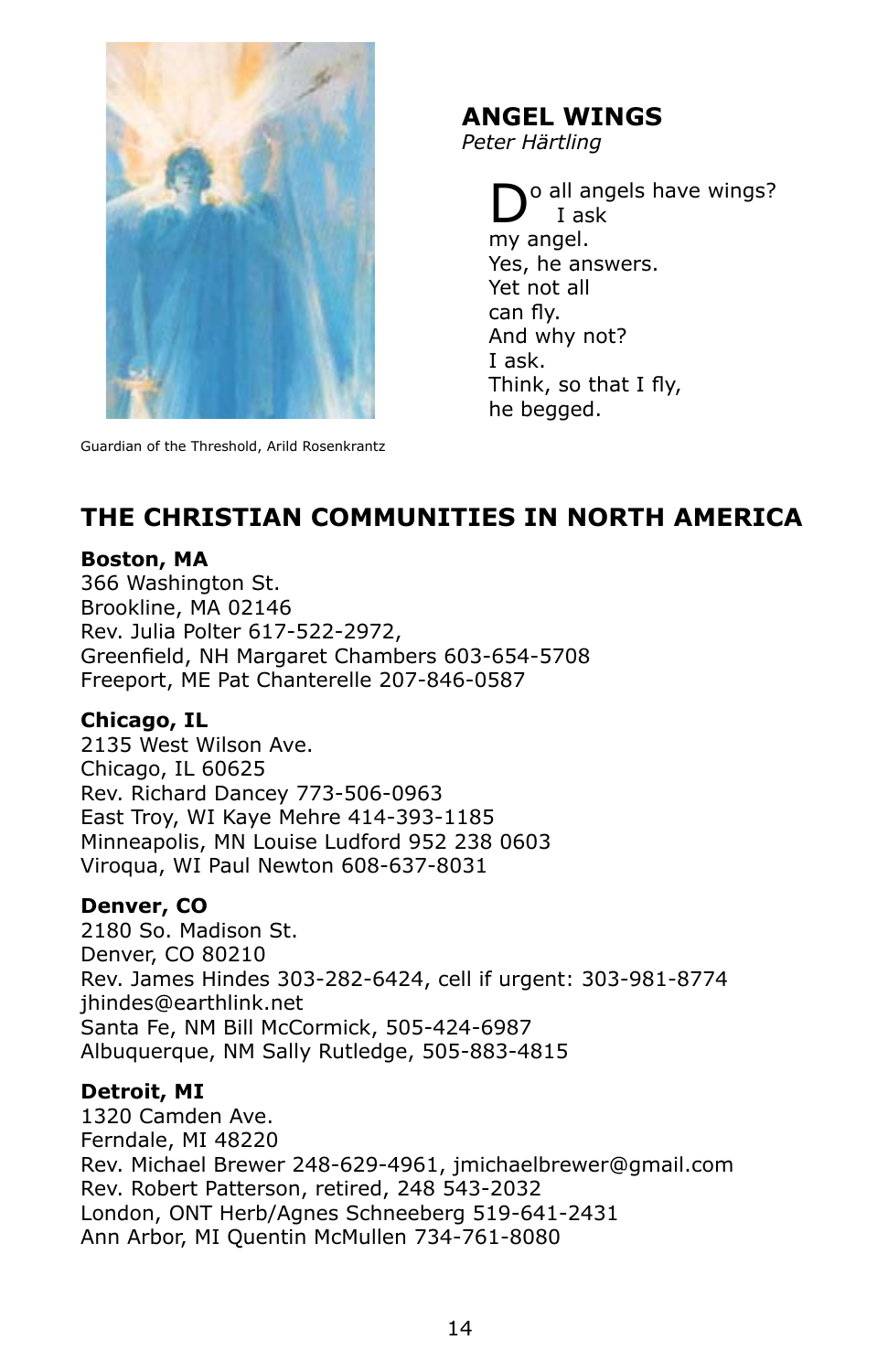#### **Los Angeles, CA**

11030 La Maida St. North Hollywood, CA 91601 Rev. Cynthia Hindes 818-893-0668, chindes@yakmilk.com San Diego, CA Anne Peterson 760-822-6338

#### **New York, NY**

309 W. 74th St. New York, NY. 10023 Erk Ludwig 212-877-3577, erkludwig@earthlink.net

#### **Philadelphia, PA, also Kimberton Hills, PA**

212 Old Lancaster Rd. Devon, PA 19333 Rev. Marcus Knausenberger, 610-687-8206, 610-710-9294 (cell), marcus.knausenberger@gmail.com Rev. Franziska Steinrueck, retired 610-917-0866 (+ fax) Rev. Craig Wiggins, 610-484—557-8086, craig@wiggins.nl

#### **Sacramento, CA**

3506 Eisenhower Dr. Sacramento, CA 95826 Sanford Miller 916-965-9111, sanfordmiller@sbcglobal.net Rev. Richard Lewis, retired. Eugene, OR Chris Guilfoil 541-683-4898 Portland OR Sandra Burch 503-353-1818

#### **San Francisco CA**

906 Divisidero St. San Francisco, CA 94115 Rev. Oliver Steinrueck, 773-368-8558, steinrueck@juno.com Melissa Kay 415-469-0705 Santa Rosa, CA Elinor Biller 707-542-5744

#### **Spring Valley, NY**

15 Margetts Rd. Monsey, New York 10977 Rev. Carol Kelly 845-426-3144, carolkelly@juno.com Rev. Jonah Evans, 845-517-0316, jonahc.evans@gmail.com

## **Toronto, CANADA**

901 Rutherford Rd. Vaughan, Ontario L6A 1S2 Rev. Ute Koenig 905 883 9726, ukoenig@sympatico.ca Rev. Daniel Hafner 905 771 7989, or 610-293-6484, dhafner1964@ hotmail.com Rev. Inken Koelmel, 905 729 2827, inken.koelmel@yahoo.ca Durham, ONT Fritz Stutzki 519-369-6011 Camphill Nottawasaga, Angus, ONT Elena Murchison 705-726-6642 Ottowa, ONT Reinhard Rosch 613-838-2639